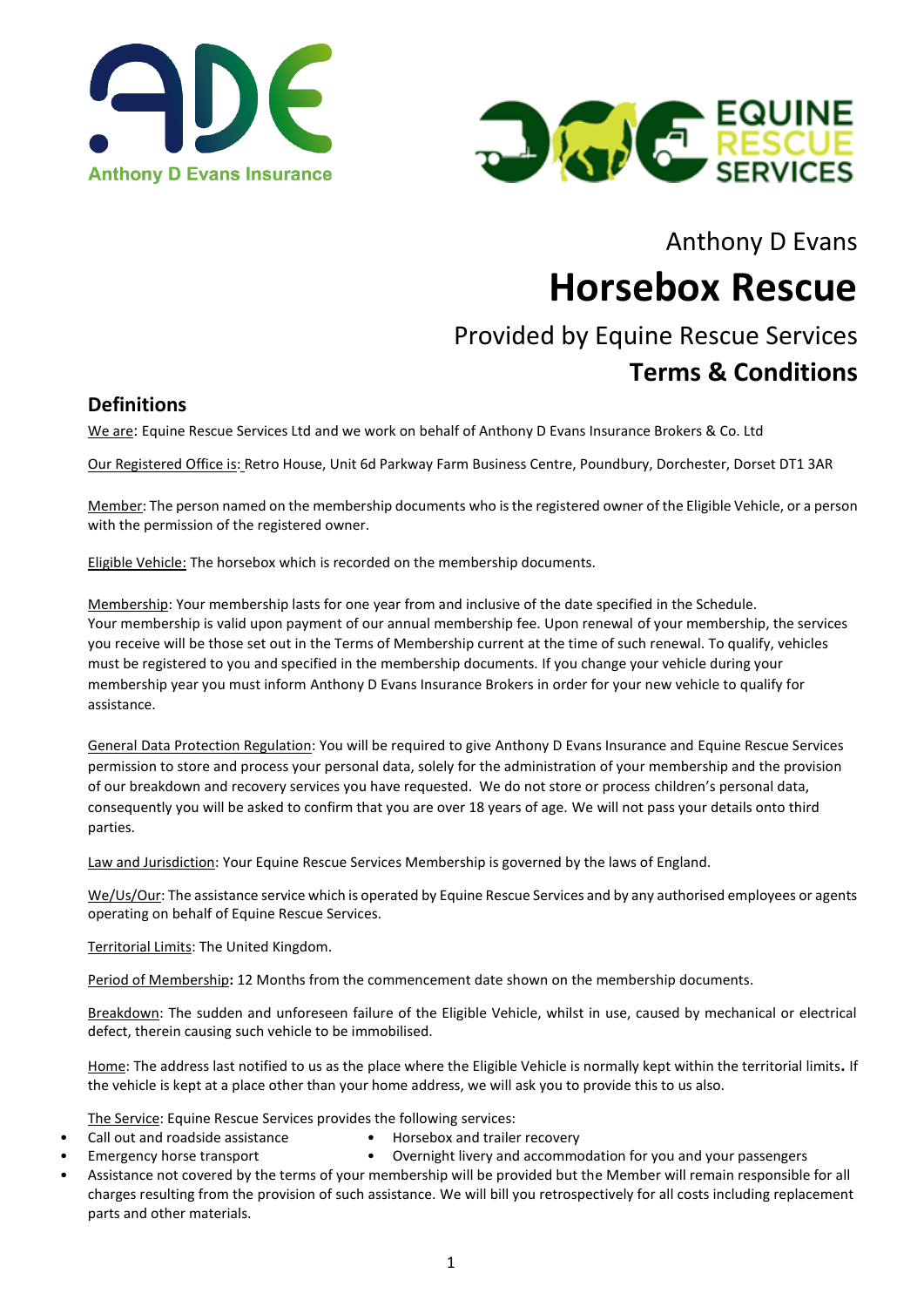# **General Conditions**

# **Membership**

- 1. You are not entitled to service under this membership within the first 24 hours of effecting your membership. If you do breakdown during the first 24 hours assistance can be provided at your own expense and we will invoice you retrospectively.
- 2. We will give service provided you have paid your membership subscription and do not owe us any money.
- 3. You must declare all material facts which are likely to affect the terms of your membership.
- 4. We will not make a refund if you cancel your membership during the membership year, except if you have cancelled within the first fourteen days from inception of your membership, and only providing you have not used our services.
- 5. You must produce a valid membership number or proof of identity to use our services. If these are not available we may refuse service or make a charge.
- 6. You must notify us immediately of any changes in the details you provided at the start of your membership.
- 7. You will be required to reimburse to us within 30 days from date of our invoice for any costs or expenses paid out on your behalf. Failure to do so may affect your ability to access the service.
- 8. If you fail to pay any outstanding fees, under the terms of membership we will take legal action against you to recover the funds. Interest will be added monthly, in line with Her Majesty's Court Service, HMCS.
- 9. Vehicles being used for business purposes i.e. Hire and Reward or exceeding 24 tons gross vehicle weight are not eligible under a standard membership and would need to contact Anthony D Evans Insurance Brokers to obtain a specialised rate.
- 10. If you believe you have grounds to register a complaint regarding a service that we have provided, you must register the complaint with us within fourteen days of the date of the incident. Letters must be addressed to "Customer Services, Equine Rescue Services Ltd, Retro House, Unit 6d Parkway Farm Business Centre, Poundbury, Dorchester, Dorset DT1 3AR."
- 11. We reserve the right to refuse renewal of a membership.
- 12. Your telephone calls to and from both Anthony D Evans Insurance Brokers and Equine Rescue Services may be monitored and recorded as part of our training and quality assurance program. This complies with OFCOM regulations.

# **Vehicles and Breakdowns**

- 1. Equine Rescue Services will arrange and pay reasonable costs for roadside assistance and/or recovery of the Eligible Vehicle. The cost of parts, tyres, oils and materials remain the responsibility of the member and will be charged retrospectively by Equine Rescue Services. You will not/cannot be charged at roadside.
- 2. The Eligible Vehicle must be kept in a roadworthy condition. They must be maintained in accordance with the manufacturer's recommendations and must be serviced regularly. We retain the right to request proof of servicing.
- 3. An informed decision of either roadside repair or recovery will ultimately be made by the Service Centre.
- 4. We retain the right to request proof that faults which have given rise to previous incidents during the current membership year have been rectified
- 5. We will take legal action against anyone who uses our services dishonestly.
- 6. Our employees and contractors will use reasonable skill and care when providing the service.
- 7. We will not be responsible for any consequential loss in connection with an incident, however it is caused.
- 8. Tyres must be maintained in accordance with the law and the manufacturer's servicing guidelines.
- 9. Following a tyre blow out, normally a new tyre will be fitted unless you specify that you require your own spare tyre to be fitted. However, there may be circumstances in which a new tyre must be fitted, e.g. for safety reasons if the tyre is not readily accessible such as on a motorway or other dangerous locations.
- 10. New tyres are charged out at a premium rate. You may also be charged for parts associated with tyre replacement and disposal of used tyres. We recommend you carry a serviceable spare wheel and tyre.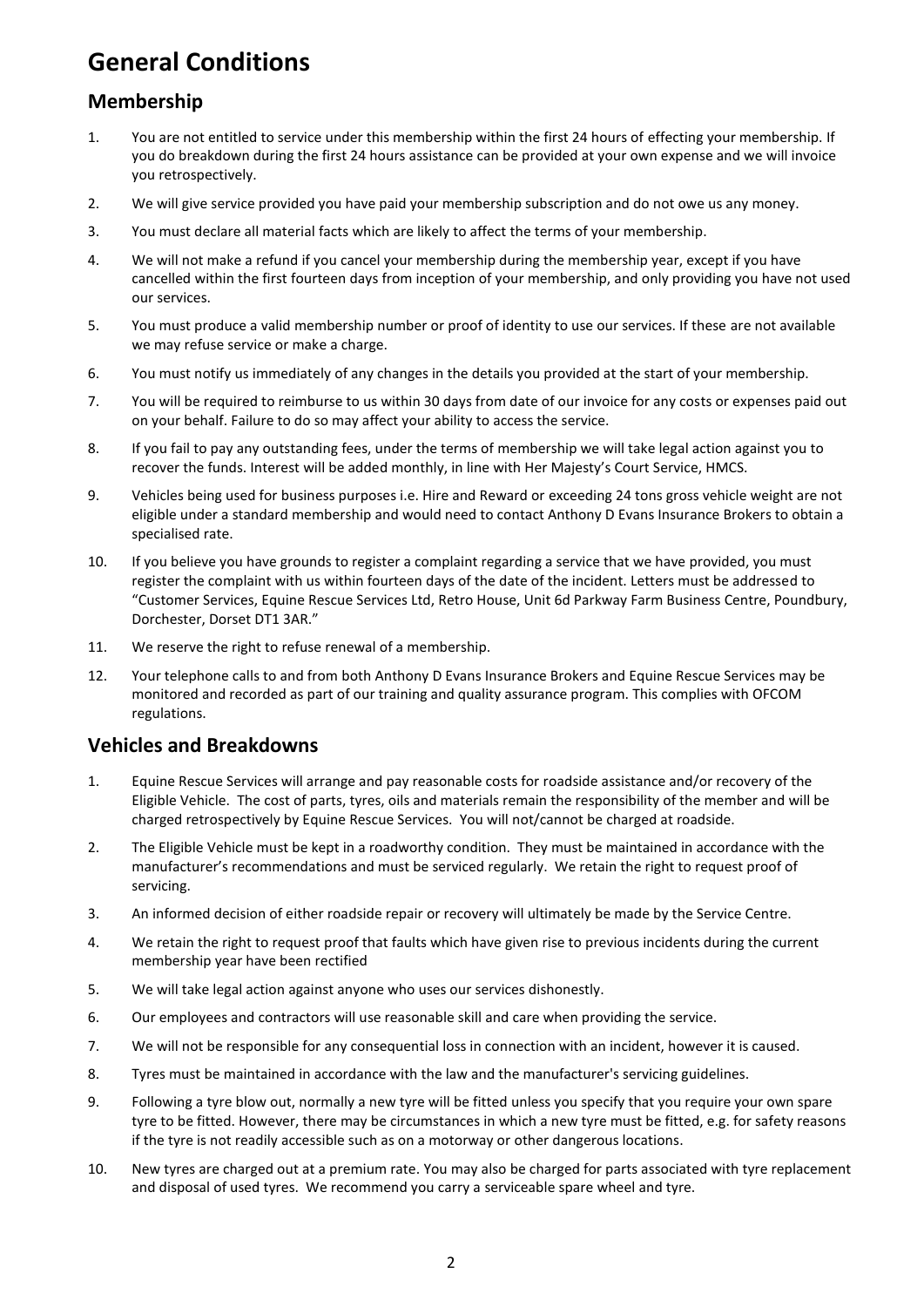- 11. The prices of mechanical parts and materials that are given at roadside or on the phone by our staff or contractors at the time of the breakdown are estimated prices only and cannot be guaranteed. Fixed tyre prices are available on our website a[t www.equinerescue.co.uk](http://www.equinerescue.co.uk/) and will vary from time to time.
- 12. A garage/specialist undertaking work on your instruction, and which is not covered under your membership, will be deemed to be acting as the agent for you. Equine Rescue Services will only pay for services provided by ourselves unless prior authority has been obtained.
- 13. All workshop labour is payable by the member.
- 14. Following a Road Traffic Collision, Fire, Theft, or external damage, ie wing mirrors, we will provide you with assistance but we will invoice you retrospectively. We may agree to invoice your insurance company directly.
- 15. Repairs carried out at the roadside are considered to be a temporary repair; a permanent repair must be carried out as soon as possible.
- 16. If a prohibition notice has been issued on the vehicle, any assistance required, whether as a direct result of the prohibition order, or thereafter, will not be provided under this membership. Assistance can be provided at your expense and we will invoice you retrospectively.
- 17. Attendance at, or recovery from, trade premises, MOT or VOSA Test Stations is not covered under this membership.
- 18. Breakdowns which are considered to have been caused by human error (e.g. adding incorrect fuel, running out of fuel, being bogged or ditched, loss of keys, keys locked in the vehicle and isolator not being used) are not covered under this membership. Assistance can be provided at your own expense and we will invoice you retrospectively.
- 19. If we are called out repeatedly for the same fault and you cannot provide proof that sufficient action has been taken to rectify the fault, we retain the right to charge you the full cost of the repeat incident.
- 20. You will have to pay any toll, ferry fees, congestion and emission charges.
- 21. Assistance for incidents caused by any wilful or negligent act by the Member is not provided, e.g. radio or lights left on, therefore causing a drain on the battery.
- 22. Assistance to vehicles immobilized, temporarily or otherwise by flood, snow, sand or mud is not covered by this membership.
- 23. You must take all ordinary and reasonable precautions to prevent or minimize any loss, damage or breakdown covered under this membership.
- 24. "At Home" service Equine Rescue Services Ltd will cover the first 2 hours of labour at the registered address and reasonable costs to recover the eligible vehicle, if it cannot be recovered to the nearest agreed repair facility. Labour in excess of 2 hours will be charged to the member retrospectively.

#### **Horses**

- 1. Equine Rescue Services will arrange and pay reasonable costs for the onward transportation of you and your horse(s) or pony(s), to a single destination of your choice.
- 2. We reserve the right to refuse to transport horse(s) or pony(s) if a valid horse passport is not being carried or that if in the opinion of our incident managers or contractors a horse or pony is unfit to be transported safely for whatever reason or if DEFRA have restricted the movement of horses at any given location at the time of the incident.
- 3. Your horse(s) or pony(s) are only eligible for onward travel if the registered vehicle they are being carried in breaks down and cannot be repaired at the roadside within a reasonable time.
- 4. It is your responsibility to ensure that Equine Rescue Services, or its contractors, are aware of any special requirements or instructions relating to the loading and transportation of your horse(s) or pony(s) prior to their movement.
- 5. In the unfortunate event that the member has been injured or hospitalized as a result of a riding accident or road traffic accident and are unable to continue with their journey, Equine Rescue Services will arrange and pay reasonable costs for the transportation of your horses(s) or pony(s) to a single destination of your choice.